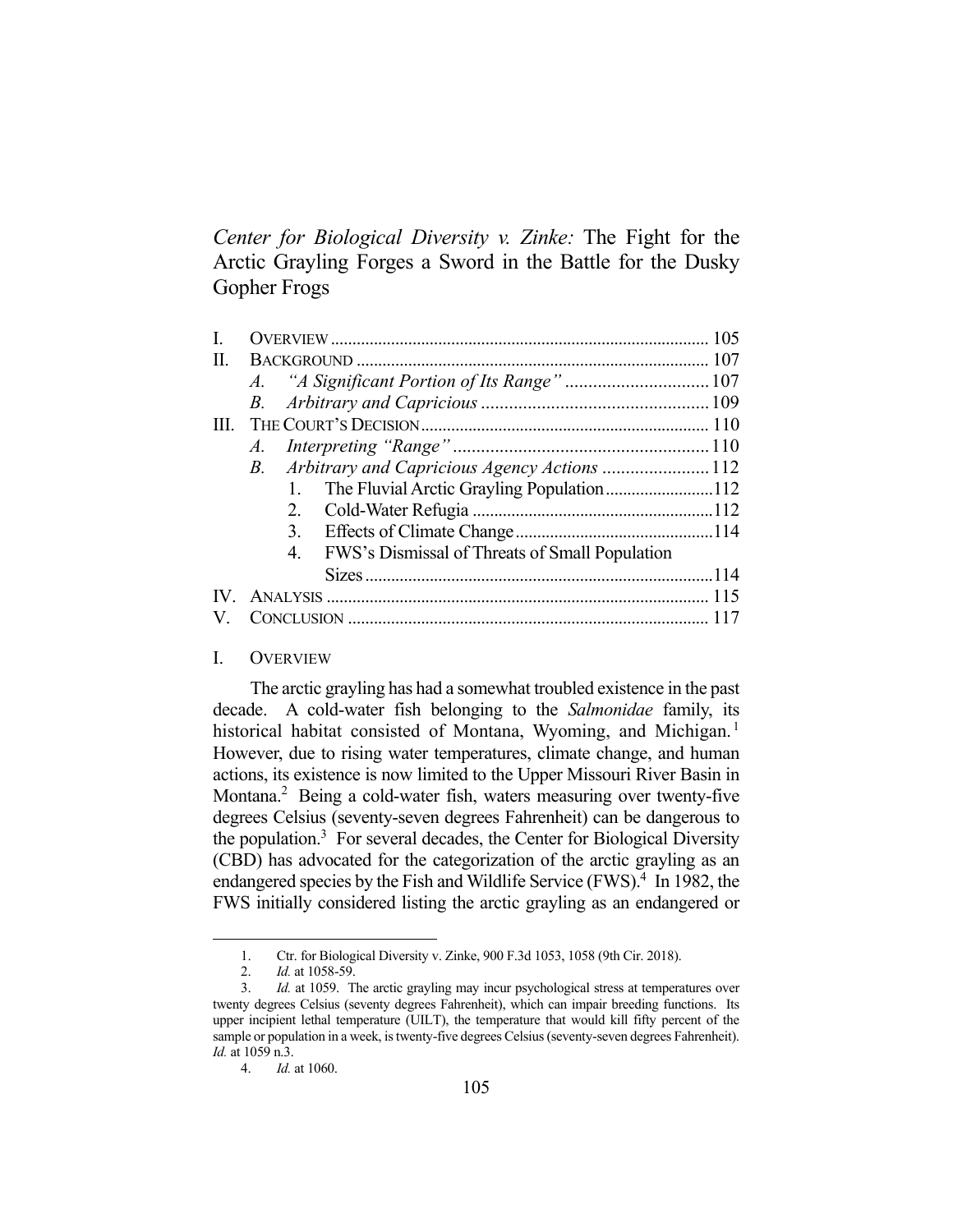threatened species but declined due to insufficient data;<sup>5</sup> in 1994, the FWS deemed listing the species as "warranted but precluded"; in 2007, it again declined to list the species because it was not a distinct population segment;<sup>7</sup> and, in 2010, the FWS reversed and decided that it was a distinct population segment but concluded that listing it was warranted but precluded.<sup>8</sup>

 In a 2014 decision, the FWS determined that listing the arctic grayling as endangered or threatened was not warranted.<sup>9</sup> The decision (2014 Finding) was based on several conclusions: (1) that "range" in the phrase "in all or a significant portion of its range" meant current range and not historical range;  $10(2)$  that the fluvial arctic population was increasing;  $\frac{11}{3}$  (3) that the arctic grayling's ability to migrate to colder waters (cold-water refugia) minimized the threats caused by warmer water temperatures;<sup>12</sup> (4) that climate change is not negatively impacting their population; $13$  and (5) the arctic grayling's small population size does not place its genetic viability at risk.<sup>14</sup> The CBD appealed this decision, arguing that the FWS used the incorrect interpretation of the word "range" in determining whether the arctic grayling was in danger of becoming threatened or extinct "in a significant portion of its range" and that several of the conclusions the FWS drew in making its decision were arbitrary and capricious.15

 At the apex of this appeal was the "Final Policy on Interpretation of the Phrase 'Significant Portion of Its Range' in the Endangered Species Act's (ESA) Definitions of 'Endangered Species' and 'Threatened Species'" (SPR Policy) promulgated by the FWS in 2014, which generally defined "range" as current range and disallowed the FWS from using historical range as a significant portion of a species' range.<sup>16</sup> The district court had granted summary judgment for the FWS, holding that the 2014

 <sup>5.</sup> *Id.*

 <sup>6.</sup> *Id.*

 <sup>7.</sup> *Id.* at 1061.

 <sup>8.</sup> *Id.* (noting a reason for preclusion was the existence of "higher priority actions.").

 <sup>9.</sup> *Id.* at 1062.

<sup>10.</sup> *Id.* at 1062-63.<br>11. *Id.* at 1062, 10

Id. at 1062, 1068.

 <sup>12.</sup> *Id*. at 1069-70.

 <sup>13.</sup> *Id*. at 1062, 1072.

 <sup>14.</sup> *Id*. at 1073-74.

 <sup>15.</sup> *Id*. at 1058.

 <sup>16.</sup> *See id.* at 1063 (citing EPA Final Policy on Interpretation of the Phrase "Significant Portion of Its Range" in the Endangered Species Act's Definitions of "Endangered Species" and "Threatened Species," 79 Fed. Reg. 37,578 (July 1, 2014)).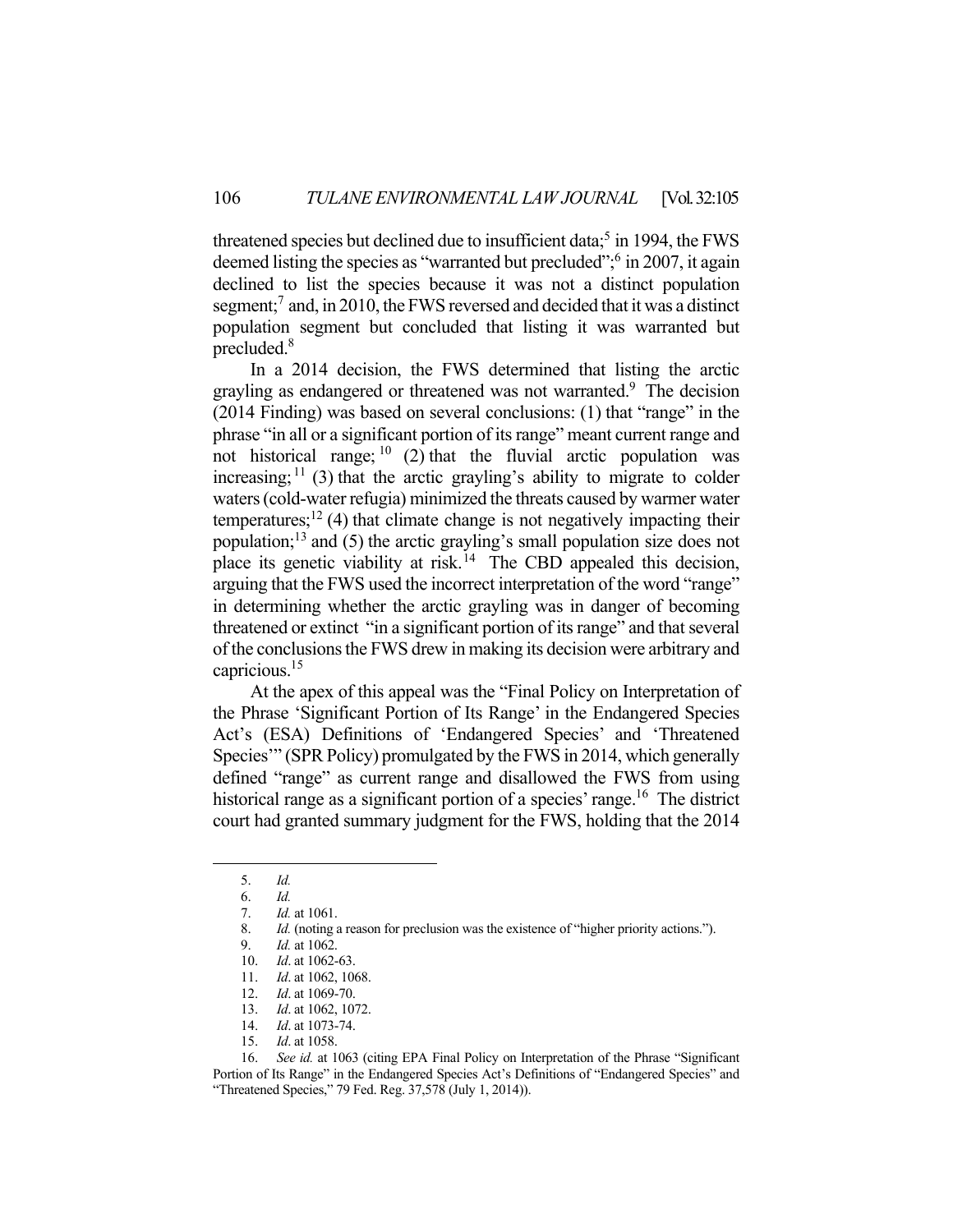Finding was reasonable because it was made on the best available science, considered all the ESA-mandated factors, and made a determination based on agency expertise.<sup>17</sup> Upon appeal, the Ninth Circuit Court of Appeals *held* that the 2014 Finding was arbitrary and capricious because it (1) did not use all available scientific evidence, (2) did not reasonably explain its reason for relying on the existence of cold-water refugia, (3) based the decision on "uncertainty," and (4) failed to meet its own established criteria developed in the 2010 Finding. *Center for Biological Diversity v. Zinke,* 900 F.3d 1053 (9th Cir. 2018).

#### II. BACKGROUND

 The ESA, as "the most comprehensive legislation for the preservation of endangered species ever enacted by any nation," provides a means for the conservation of endangered and threatened species and their ecosystems. 18 Equally important, it imposes upon federal departments and agencies the responsibility to use their respective authorities to seek to conserve endangered and threatened species.<sup>19</sup> In deciding whether a species warrants being listed as an endangered or threatened species, the FWS must follow specific guidelines set by the  $ESA.<sup>20</sup>$ 

# *A. "A Significant Portion of Its Range"*

 As defined by the ESA, an endangered species is "any species which is in danger of extinction throughout all or a significant portion of its range."<sup>21</sup> A threatened species is "any species which is likely to become an endangered species within the foreseeable future throughout all or a significant portion of its range."<sup>22</sup> However, until the 2014 SPR, there had not been a clear definition of the term "range."<sup>23</sup> The SPR defined "range" as "the general geographic area within which that species can be found at the time FWS or NMFS [National Marine Fisheries Service] makes any

 <sup>17.</sup> Ctr. for Biological Diversity v. Jewell, No. CV 15-4-BU-SEH, 2016 WL 4592199, at \*11 (D. Mont. Sept. 2, 2016).

 <sup>18. 16</sup> U.S.C. § 1531(b) (2018); *Zinke*, 900 F.3d at 1059 (quoting Tenn. Valley Auth. v. Hill, 437 U.S. 153, 180 (1978)).

 <sup>19. 16</sup> U.S.C § 1531(c)(1).

 <sup>20.</sup> *See Zinke*, 900 F.3d at 1059-60.

 <sup>21. 16</sup> U.S.C. § 1532(6).

 <sup>22.</sup> *Id*. § 1532(20).

 <sup>23.</sup> *See* EPA Final Policy on Interpretation of the Phrase "Significant Portion of Its Range" in the Endangered Species Act's Definitions of "Endangered Species" and "Threatened Species," 79 Fed. Reg. 37,578, 37,583-84 (July 1, 2014).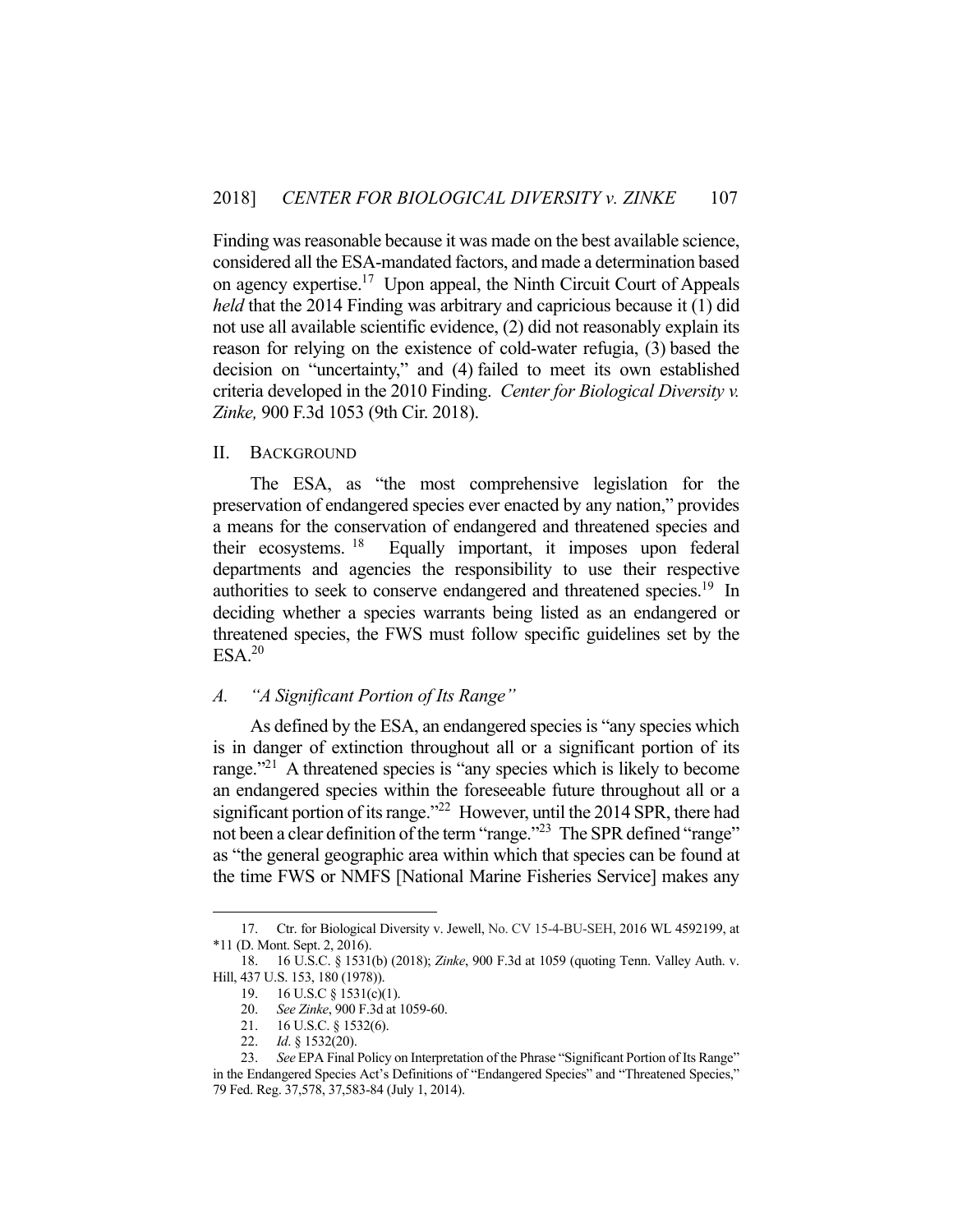particular status determination."24 The SPR also noted that, while lost historical range is "relevant to the analysis of the status of the species, it cannot constitute a significant portion of a species' range."25

 When a statute fails to provide a clear definition for a provision and the agency's definition of the statutory provision is reasonable, courts have traditionally applied the *Chevron* deference framework.<sup>26</sup> In *Chevron*, *U.S.A., Inc. v Natural Resources Defense Council, Inc.*, the Supreme Court created a legal test to determine whether deference to a government agency's interpretation of a statute is to be given the force of law.<sup>27</sup> First, a court must examine whether Congress' intent was clear and unambiguous in the statute.<sup>28</sup> If not, the question turns to whether the agency's interpretation of the statute is permissible when considering the purpose and construction of the statute.<sup>29</sup>

 Two prior decisions by the Ninth Circuit held that a species' lost historical range should be addressed in a decision of whether or not to list the species as threatened or endangered.<sup>30</sup> In *Defenders of Wildlife v. Norton*, the court ruled that, while the phrase "significant portion of its range" was ambiguous and the Secretary of the Interior had broad discretion in its interpretation, the Secretary "must at least explain [the] conclusion that the area in which the species can no longer live is not a 'significant part of its range.'"31 In *Tucson Herpetological Society v. Salazar*, the court ruled that the FWS must provide a rational explanation as to why the "lost and threatened portions of a species' range" are not significant to the assessment of its designation.<sup>32</sup>

 Despite these prior decisions, the 2014 SPR release by the FWS was intended to clarify the definition of "range"<sup>33</sup> and, therefore, was a consideration in determining whether the *Chevron* deference framework

 <sup>24.</sup> *Id.* at 37,609.

 <sup>25.</sup> *Id.* 

 <sup>26.</sup> *See, e.g.*, Nw. Ecosystem All. v. U.S. Fish & Wildlife Serv., 475 F.3d 1136, 1141-44 (9th Cir. 2007) (holding that the FWS's determination that the Washington population of the grey squirrel was not a "distinct population segment" deserved *Chevron* deference because the term was not unambiguously defined by Congress and the agency's construction was reasonable).

 <sup>27.</sup> *See* Chevron, U.S.A., Inc. v. Nat. Res. Def. Council, Inc., 467 U.S. 837, 842-43 (1984).

 <sup>28.</sup> *Id.*

 <sup>29.</sup> *Id.* at 843-44.

 <sup>30.</sup> *See* Tucson Herpetological Soc'y v. Salazar, 566 F.3d 870, 876-77 (9th Cir. 2009); Defs. of Wildlife v. Norton, 258 F.3d 1136, 1145-46 (9th Cir. 2001).

 <sup>31.</sup> *Defs. of Wildlife*, 258 F.3d at 1145.

 <sup>32.</sup> Tucson Herpetological Soc'y, 566 F.3d at 876-77.

 <sup>33.</sup> *See* EPA Final Policy on Interpretation of the Phrase "Significant Portion of Its Range" in the Endangered Species Act's Definitions of "Endangered Species" and "Threatened Species," 79 Fed. Reg. 37,578, 37,609 (July 1, 2014).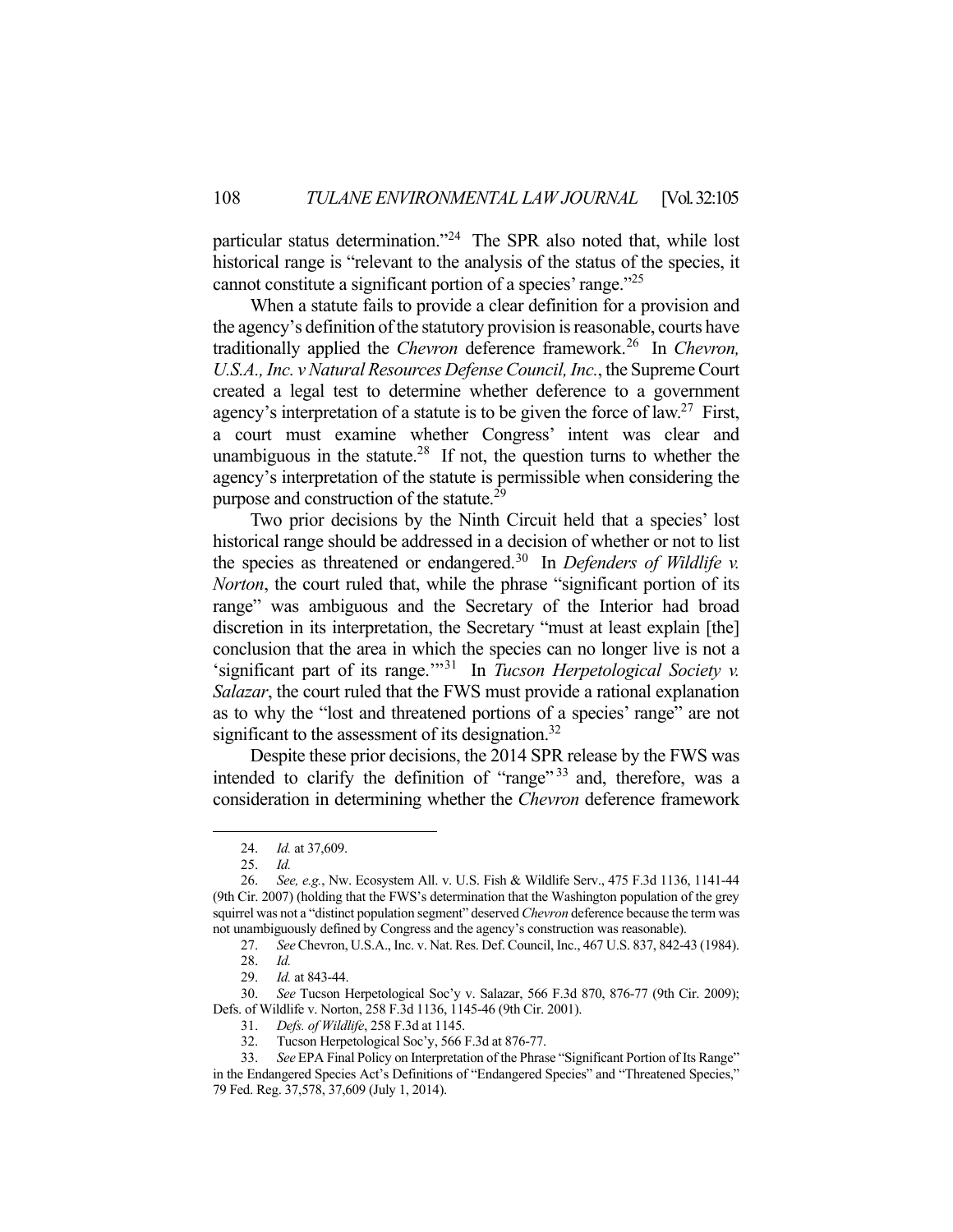applied. In instances where agency interpretations appear inconsistent, the leading approach is that supplied in *National Cable & Telecommunications Ass'n v. Brand X Internet Services*, which held that agency inconsistency in reference to a certain interpretation is not a reason to decline the *Chevron* framework, and that a judicial precedent trumps agency construction in regards to a statute only if the prior decision holds that the terms of the statute are unambiguous and "leave[] no room for agency discretion."34

### *B. Arbitrary and Capricious*

 The Administrative Procedure Act (APA) allows for courts to review and decide all relevant questions of law, including interpretations of constitutional and statutory provisions. Under the APA, reviewing courts shall "hold unlawful and set aside agency action, findings, and conclusions found to be arbitrary, capricious, an abuse of discretion, or otherwise not in accordance with law."<sup>35</sup> The Supreme Court has held that an agency rule is arbitrary and capricious if the agency relied on factors that Congress did not intend to be considered, disregarded an important factor, failed to explain why its decision was contradictory to the evidence, or if the rule was "so implausible that it could not be ascribed to a difference in view or the product of agency expertise."<sup>36</sup> Otherwise, agency rules deserve the highest deference when they pertain to the agency's area of expertise.<sup>37</sup> In circumstances where the available evidence has multiple rational interpretations, *San Luis & Delta-Mendota Water Authority v. Jewell* held that courts should uphold an agency's findings if the findings are reasonable.38

 Agency policy changes based on factual findings that contradict the findings used to support previous policies must be accompanied by a "reasoned explanation" so as to justify why the agency is now disregarding the factors and findings on which the previous policy was based.<sup>39</sup> Agency policy changes comply with the APA if the agency "(1) displays 'awareness that it is changing position,' (2) shows that 'the

 <sup>34.</sup> Nat'l Cable & Telecomms. Ass'n v. Brand X Internet Servs., 545 U.S. 967, 982 (2005).

 <sup>35. 5</sup> U.S.C. § 706(2)(A) (2018).

 <sup>36.</sup> Motor Vehicle Mfrs. Ass'n v. State Farm Mut. Auto. Ins. Co., 463 U.S. 29, 43 (1983).

 <sup>37.</sup> *See, e.g.*, Ctr. for Biological Diversity v. Zinke, 900 F.3d 1053, 1067 (citing Lands Council v. McNair, 537 F.3d 981, 993 (9th Cir. 2008)).

 <sup>38.</sup> *Id.* at 1068 (citing San Luis & Delta-Mendota Water Auth. v. Jewell, 747 F.3d 581, 601 (9th Cir. 2014)).

 <sup>39.</sup> *Id.* at 1067 (citing FCC v. Fox Television Stations, Inc., 556 U.S. 502, 515-16 (2009)).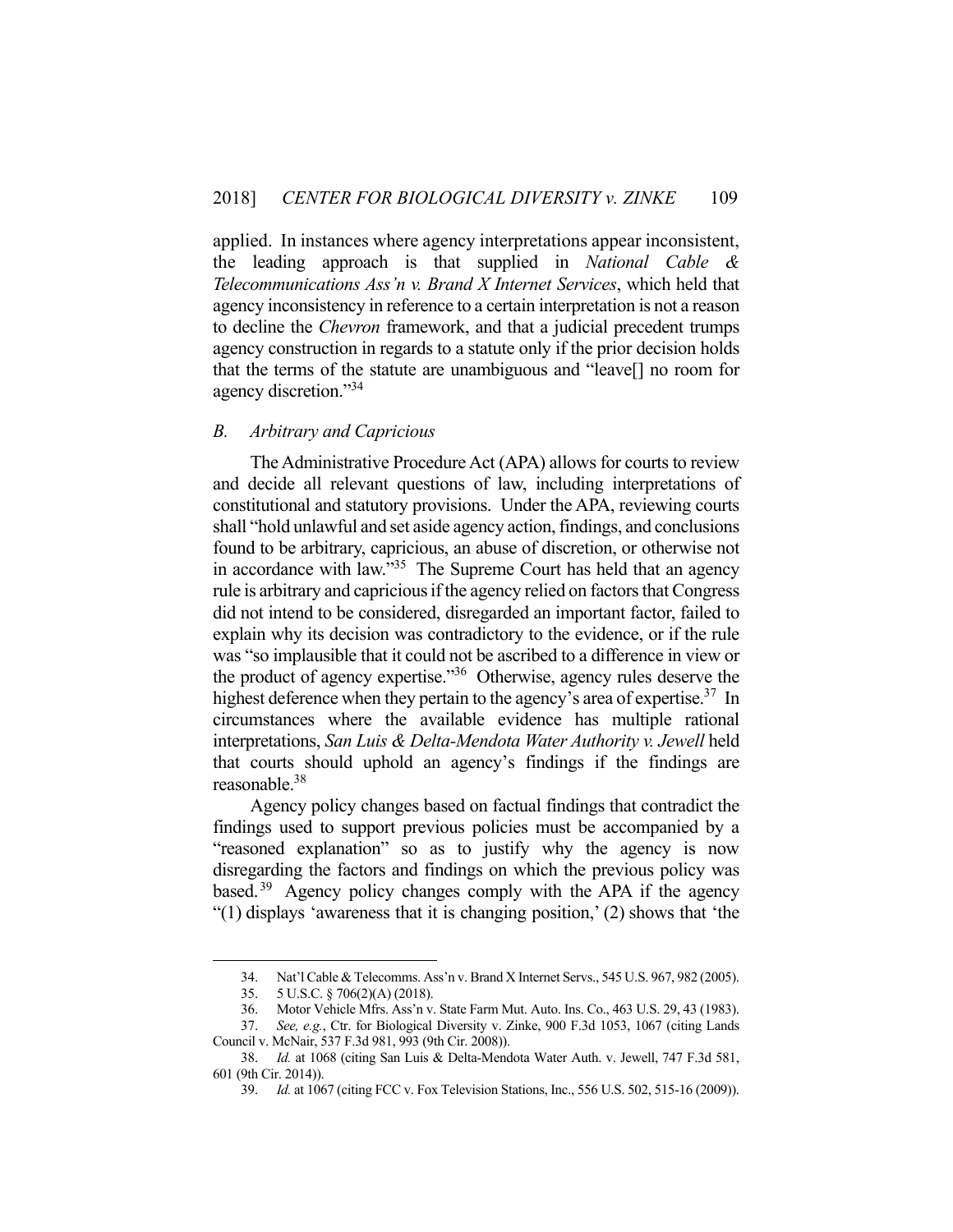new policy is permissible under the statute,' (3) 'believes' the new policy is better, and (4) provides 'good reasons' for the new policy."<sup>40</sup>

 Further, if a new policy is based on factual findings that contradict the findings on which the old policy was based, the agency must provide a "reasoned explanation . . . for disregarding facts and circumstances that underlay or were engendered by the prior policy.<sup> $1$ </sup> The FWS, according to the ESA, is required to make determinations "solely on the basis of the best scientific and commercial data available," while taking into account conservation efforts, whether by states or foreign nations.<sup>42</sup>

### III. THE COURT'S DECISION

 In the noted case, the Ninth Circuit Court of Appeals reversed the district court's ruling and held that the FWS acted arbitrarily and capriciously in finding that listing the arctic grayling was not warranted because it (1) ignored a scientific study evidencing a decrease in breeders in the grayling population; (2) failed to provide a reasoned explanation for relying on the existence of cold-water refugia in Big Hole River; (3) used "uncertainty" as a reason for the negative listing determination; and (4) undermined its own established criteria for viability.<sup>43</sup> The court also addressed the issue of the FWS's interpretation of the term "range" as used in the ESA, holding that the SPR's definition of it as "current range," as opposed to "historical range," warranted deference.<sup>44</sup>

# *A. Interpreting "Range"*

 The court applied the *Chevron* deference framework, first asking whether the meaning of "range" was ambiguous.<sup>45</sup> In doing so, the court initially analyzed the definition of the word "range" and its usage in 16 U.S.C. § 1532.<sup>46</sup> It noted that the use of the present tense in the underlying dictionary definition ("a geographical reference to the physical areas in which a species lives or occurs") was likely a function of dictionary composition rather than a signifier of congressional intent.<sup>47</sup>

 <sup>40.</sup> Organized Vill. of Kake v. USDA, 795 F.3d 956 (9th Cir. 2017) (quoting *Fox*, 556 U.S. at 515-16).

 <sup>41.</sup> *Id.*

 <sup>42. 16</sup> U.S.C. § 1533(b)(1)(A) (2018).

 <sup>43.</sup> *Zinke*, 900 F.3d at 1074-75.

 <sup>44.</sup> *Id.* at 1067.

<sup>45.</sup> *Id*. at 1064.

 <sup>46.</sup> *Id*.

 <sup>47.</sup> *Id.* at 1065.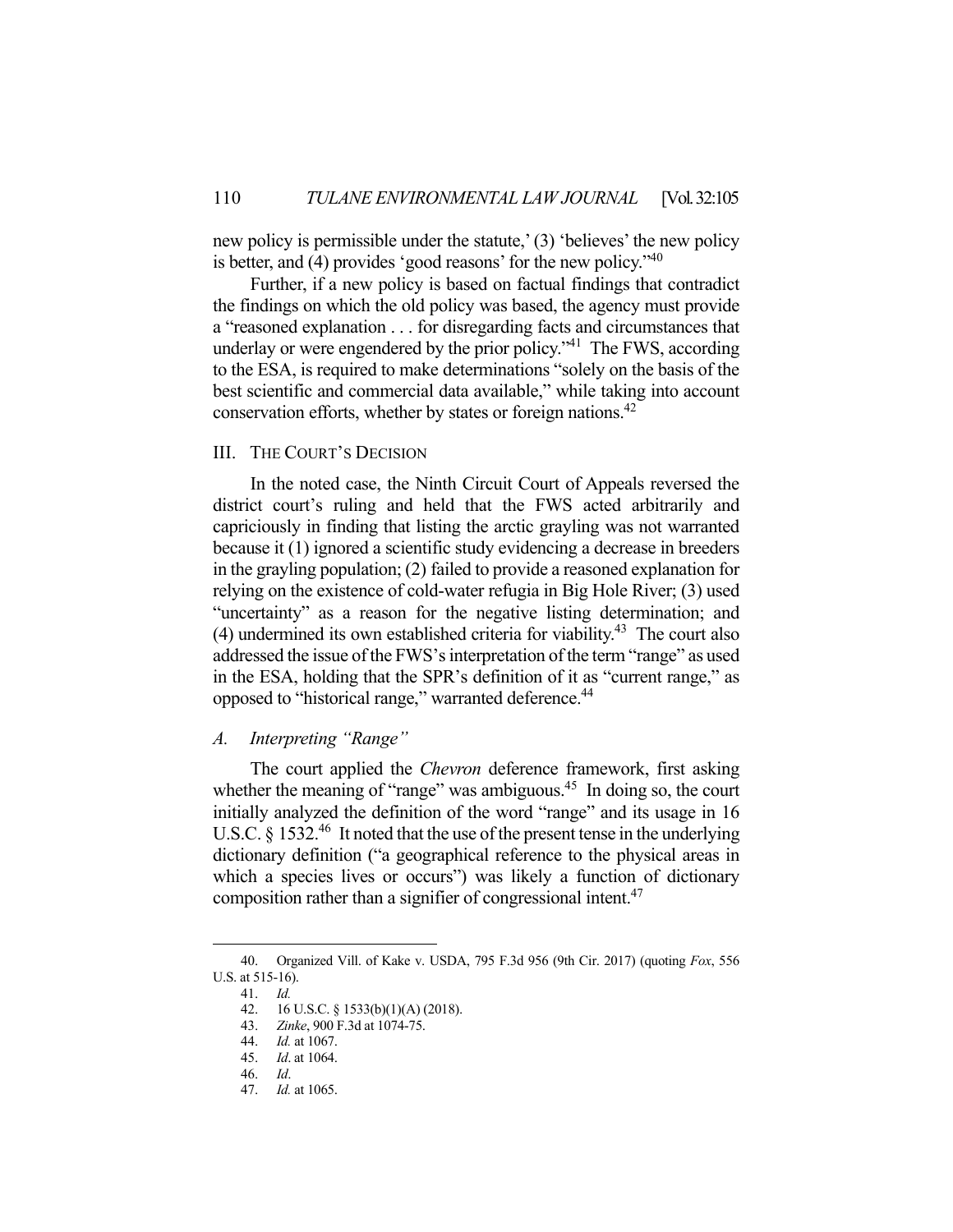Next, the court looked at usage of "range" within the ESA.<sup>48</sup> The first use of the term referred to the "curtailment of [a species'] habitat or range," which the court deemed to be indeterminate and not insightful with regard to Congress's intent.<sup>49</sup> Upon analyzing the second use of the term, in which the ESA requires agencies to specify "over what portion of its range" the species is endangered or threatened, the court acknowledged that the legislative history indicated that Congress intended for "range" to refer to "the historical range of the species."50 Central to this conclusion was the court's dependence on H.R. Rep. No. 95-1625, which states, "The term 'range' is used in the general sense, and refers to the historical context of the species."51 However, the court was reluctant to deem that this resolved all issues of ambiguity as to the meaning of "range," noting that section  $4(c)(1)$ , to which H.R. Rep. No. 95-1625 refers, functions as an informational provision for the agency, as opposed to a substantive provision.52 Lastly, the court turned to the usage of "range" in section 10(j) of the ESA, which allows for the release of an endangered or threatened species "outside the current range of such species."53 The court focused on the addition of "current" as a qualifier to "range," considering two conflicting possibilities: (1) that the presence of such a qualifier could indicated that usage of "range" in other parts of the statute meant "historical range," or (2) that the usage of "current range" was an indicator of how other uses of "range" should be construed.<sup>54</sup>

 Given this analysis, the court determined that the term "range" was ambiguous, which led to consideration of the second prong of the *Chevron*  test: whether the agency's interpretation was reasonable.<sup>55</sup> In making this determination, the court considered that the purpose of the ESA is to protect and preserve endangered species, and the fact that threats to where a species currently lives often "affect[] its continued survival the most and

 <sup>48.</sup> *Id*. at 1064-65. The statute defines an endangered species as "[a species that] is in danger of extinction throughout all or a significant portion of its range" and a threatened species as "any species which is likely to become an endangered species within the foreseeable future throughout all or a significant portion of its range." 16 U.S.C. §§ 1532(6), 1532(20). A primary question addressed was whether the use of the present-tense verb term in these definitions ("is in danger" and "is likely to become") implied that "range" must refer to current range. *Zinke*, 900 F.3d at 1065.

 <sup>49.</sup> *Zinke*, 900 F.3d at 1065 (citing 16 U.S.C. § 1533(a)(1)(A)).

 <sup>50.</sup> *Id.* at 1065-66 (citing 16 U.S.C. § 1533(c)(1)).

 <sup>51.</sup> *Id.* (citing H.R.REP. NO. 95-1625, at 18 (1978), *reprinted in* 1978 U.S.C.C.A.N. 9453, 9468).

 <sup>52.</sup> *Id.* at 1066.

 <sup>53.</sup> *Id.* (citing 16 U.S.C. § 1539(j)(2)(A)).

 <sup>54.</sup> *Id.* 

 <sup>55.</sup> *Id.*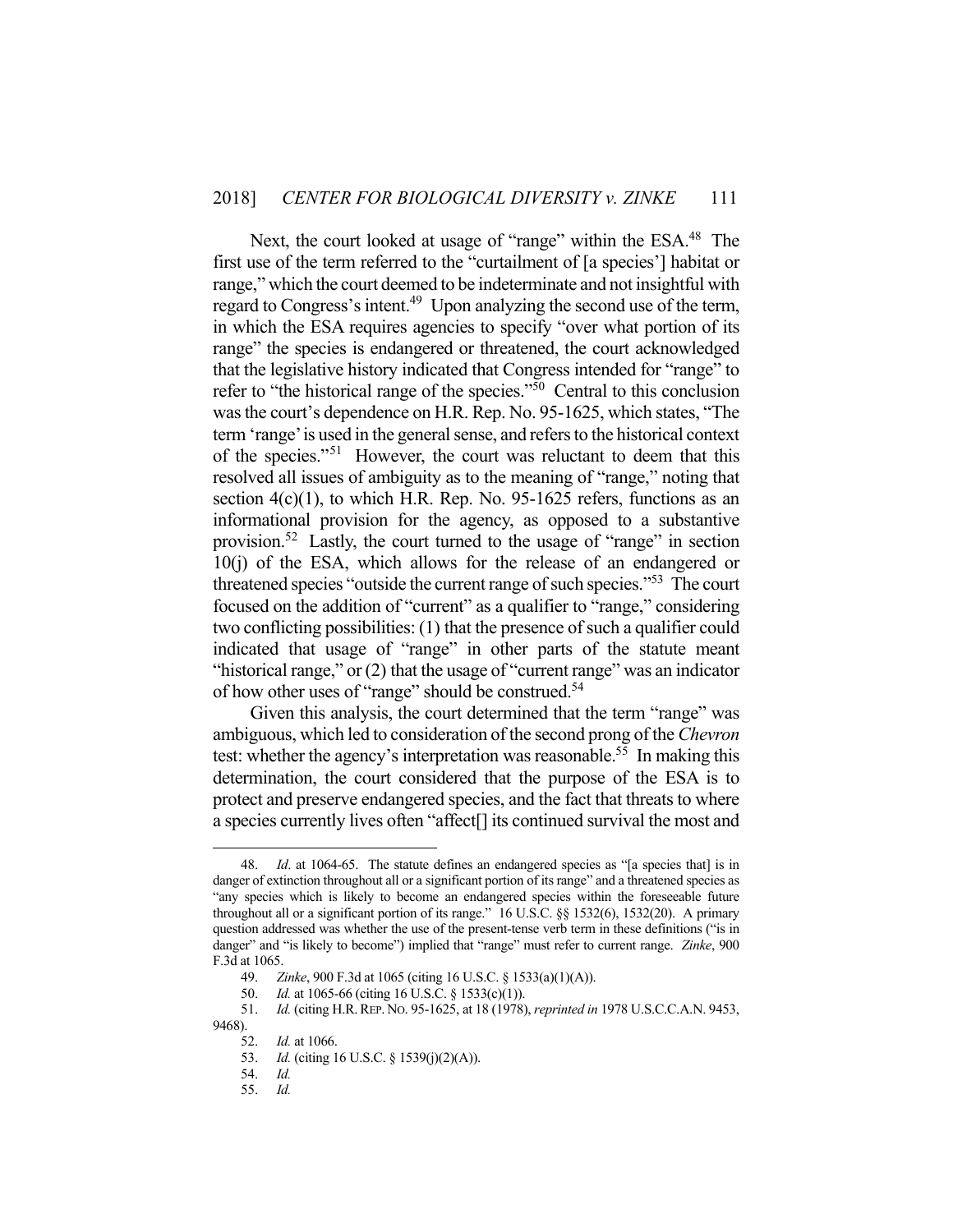thus bear influentially on whether it should be listed."56 The court ruled that, because the SPR recognized that a species' loss of its historical range can lead to negative effects, and such a consideration was a factor in the FWS's negative listing decision, the interpretation of "range" as "current range" warranted deference.<sup>57</sup>

# *B. Arbitrary and Capricious Agency Actions*

### 1. The Fluvial Arctic Grayling Population

 The plaintiff argued that the FWS did not base the 2014 Finding on the "best scientific and commercial data available" in determining that the fluvial arctic grayling population was increasing.<sup>58</sup> The agency relied on a study that implied an increase in the arctic grayling population (the Leary study), while also citing to a portion of a 2014 report (the DeHaan study), but omitted evidence from the DeHaan study that evidenced a decrease in the arctic grayling population, while also failing to provide an explanation for the omission.<sup>59</sup> Because the FWS had a responsibility to consider the best data available, and because it failed to properly account for the DeHaan study, the court held that the agency acted in an arbitrary and capricious manner.<sup>60</sup>

### 2. Cold-Water Refugia

 The court found the 2014 Finding's reliance on the existence of coldwater refugia in Big Hole River to be arbitrary and capricious but its reliance on cold-water refugia in Centennial Valley was not.<sup>61</sup> The 2014 Finding, basing its conclusion on a single study,  $62$  determined that the existence of cold-water refugia and the arctic grayling's ability to migrate to them minimized the threat of low stream levels and high water temperatures in Big Hole River. $63$  The court found that the FWS acted arbitrarily and capriciously in making this determination because it (1) failed to provide a reasoned explanation for the contradictory nature of

 <sup>56.</sup> *Id.* at 1067 (quoting Humane Soc'y of the U.S. v. Zinke, 865 F.3d 585, 605 (D.C. Cir. 2017)).

 <sup>57.</sup> *Id.*

 <sup>58.</sup> *Id.* at 1068 (quoting 16 U.S.C. § 1533(b)(1)(A)).

 <sup>59.</sup> *Id*.

 <sup>60.</sup> *Id*. at 1069.

 <sup>61.</sup> *Id.* at 1071-72.

 <sup>62.</sup> That was the Vatland study. *Id.* at 1070.

 <sup>63.</sup> The Vatland study found that the tributaries near Big Hole River provided cold-water refugia for the grayling to seek shelter from warmer temperatures. *Id*.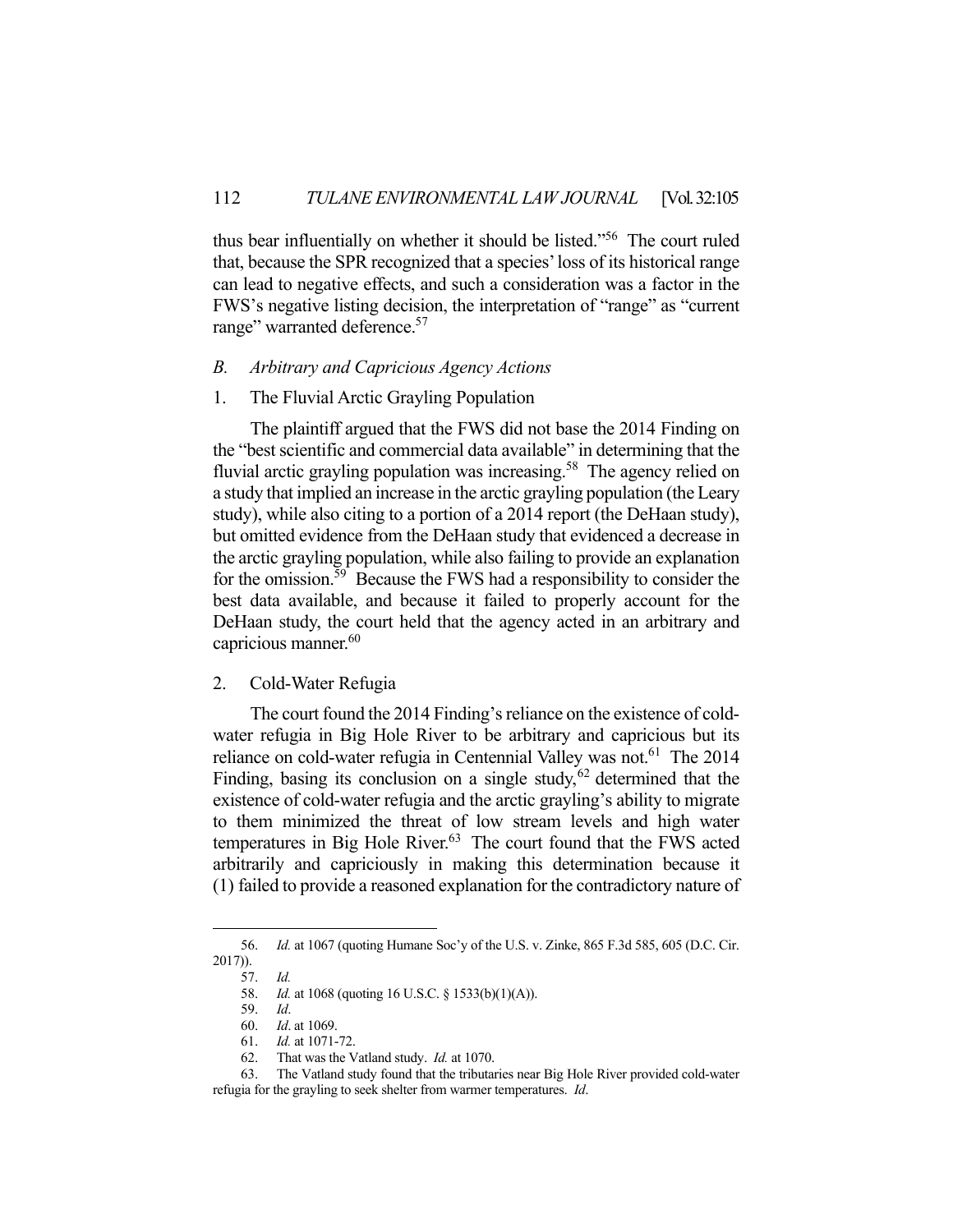the 2014 Finding in relation to the 2010 Finding and (2) failed to address the high temperatures of the tributaries. 64 Drawing from *Organized Village of Kake v. United States Department of Agriculture*, the court determined that, because the 2014 Finding was inconsistent with the 2010 Finding, the agency was required to provided a reasoned explanation for its change in position.<sup>65</sup> Not only did the FWS fail to provide a reasoned explanation for the change, it also neglected to address the issue of water temperature in the tributaries; specifically, while lower than those in Big Hole River, the temperatures in the tributaries still exceeded that at which the arctic grayling can live and breed.<sup>66</sup> The 2010 Finding and the  $2014$ Finding resulted in conflicting conclusions pertaining to cold-water refugia in tributaries, despite reliance on the same factual findings; therefore, the court found that the FWS acted arbitrarily and capriciously in determining that these cold-water refugia would aid the survival of the arctic grayling.67

 In contrast, the court held that the agency's determination that coldwater refugia in the Centennial Valley lessened the threat to the arctic grayling was not arbitrary and capricious because this conclusion was supported by a "reasoned explanation" that referenced two supporting sources.<sup>68</sup> Lastly, the court ruled that an agency finding that cold-water refugia exist in the Madison River was improper because evidence suggested that water in the Madison River was actually a higher temperature and the river's arctic grayling population was decreasing.<sup>69</sup> However, the court deemed that error harmless, as the extinction of the Madison River arctic grayling population would not compromise the population in the Upper Missouri River Valley and the FWS "did not rest its ultimate 2014 Finding on the continued existence" of the Madison River population. $70$ 

 <sup>64.</sup> *Id.* at 1070-71.

 <sup>65.</sup> *Id.* at 1070 (citing Organized Vill. of Kake v. USDA, 795 F.3d 956, 966 (9th Cir. 2017)).

 <sup>66.</sup> *Id.* at 1070-71.

 <sup>67.</sup> *Id.* at 1071.

 <sup>68.</sup> *Id.* at 1071-72 (citing *Organized Vill. of Kake*, 795 F.3d at 968). One of these sources was an email sent by Matt Jaeger, a fisheries biologist for the Montana Fish, Wildlife & Parks department who is part of the Montana Arctic Grayling Recovery Program. *See* MONTANA ARCTIC GRAYLING RECOVERY PROGRAM, https://www.montanaarcticgrayling.org/biologistsstaff.html (last visited Nov. 3, 2018). The email from Jaeger also noted uncertainty as to whether the existence of the cold-water refugia would "fully mitigate warm water temperatures." *Zinke*, 900 F.3d at 1071.

 <sup>69.</sup> *Zinke*, 900 F.3d at 1072.

 <sup>70.</sup> *Id.*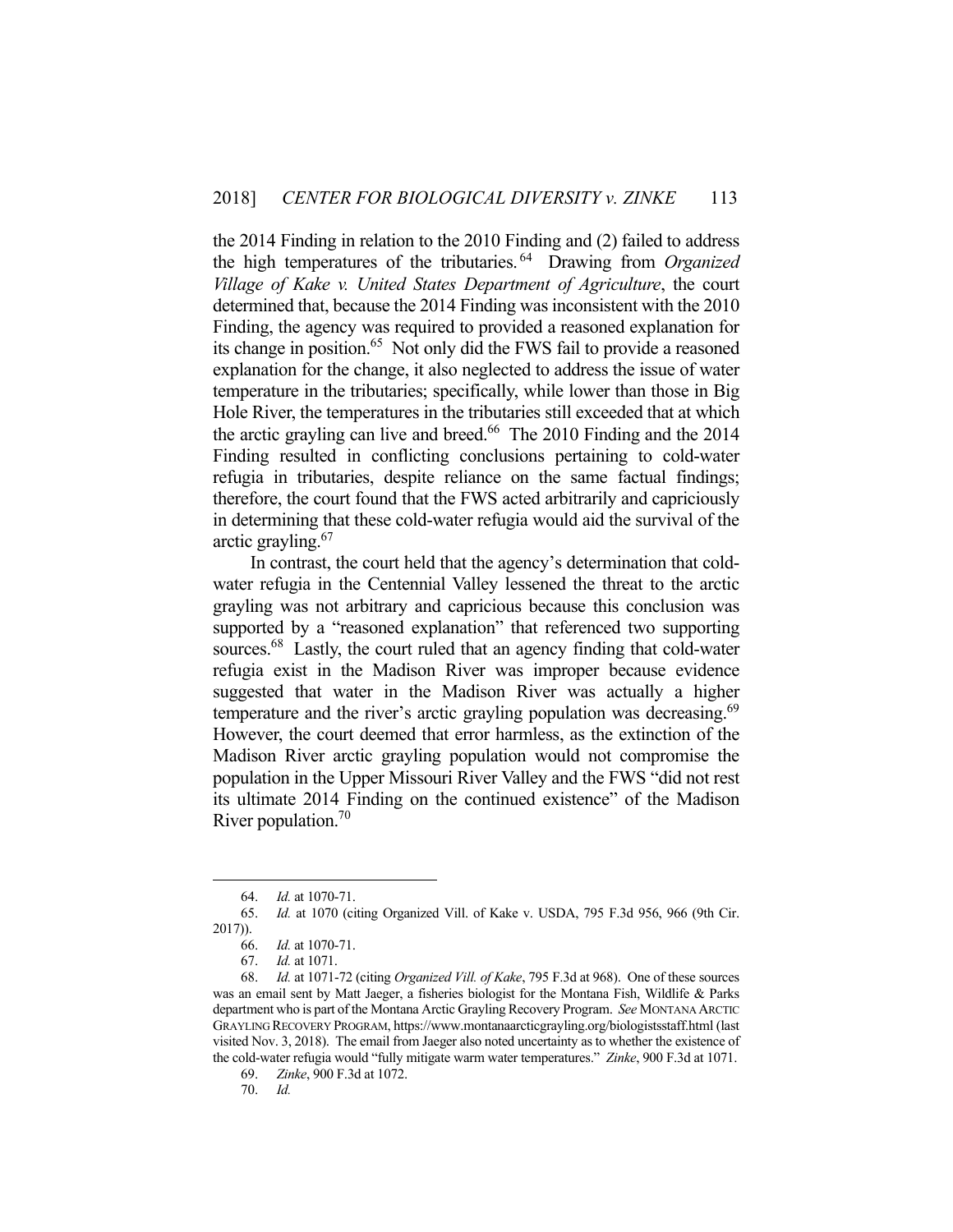### 3. Effects of Climate Change

 In addressing the issue of whether climate change may affect the survival of the arctic grayling, the FWS stated that "uncertainty about how different temperature and precipitation scenarios could affect water availability" made such consideration "too speculative" and declined to consider it as a factor in its negative listing determination.<sup>71</sup> The court ruled that this approach was "unacceptable," noting that uncertainty about water availability did not justify the decision to not list the arctic grayling.<sup>72</sup> In such a situation of uncertainty, the court stated, a more prudent course of action would have been one in keeping with the ESA's policy of "institutionalized caution."73 Because the 2014 Finding acknowledged warming water temperatures and decreased water flow due to global warming, it was arbitrary and capricious of the agency to use uncertainty as a reason for the negative listing determination while failing to explain why such uncertainty supported that determination.<sup>74</sup>

#### 4. FWS's Dismissal of Threats of Small Population Sizes

 FWS's 2010 Finding concluded that four of the five native arctic grayling populations were at risk due to low population numbers.<sup>75</sup> As discussed, one of the considerations involved in the FWS's decision on whether to list a species is whether the species "is likely to become an endangered species within the foreseeable future."<sup>76</sup> "Foreseeable future," as defined by the FWS in 2010, was thirty years.<sup>77</sup> The 2010 Finding determined that the arctic grayling population was "below the level presumed to provide the genetic variation necessary to conserve long-term adaptive potential."78 In contrast, the 2014 Finding determined that an increase in population and "[u]pdated genetic information that was not available in 2010" rendered long-term genetic viability concerns not sufficiently serious to warrant the listing of the species.<sup>79</sup> On this issue, the court, similar to the approach it took regarding the existence of cold-

 <sup>71.</sup> *Id* 

<sup>72.</sup> *Id.* (citing Greater Yellowstone Coal., Inc. v. Servheen, 665 F.3d 1015, 1028 (9th Cir. 2011)).

 <sup>73.</sup> *Id.* at 1073 (citing Ariz. Cattle Growers' Ass'n v. Salazar, 606 F.3d 1160, 1167 (9th Cir. 2010)).

 <sup>74.</sup> *Id.*

 <sup>75.</sup> *Id.* 

<sup>76. 16</sup> U.S.C. § 1532(20) (2018).<br>77. Zinke, 900 F.3d at 1073 (citati

Zinke, 900 F.3d at 1073 (citation omitted).

 <sup>78.</sup> *Id.* (citation omitted).

 <sup>79.</sup> *Id.* (citation omitted).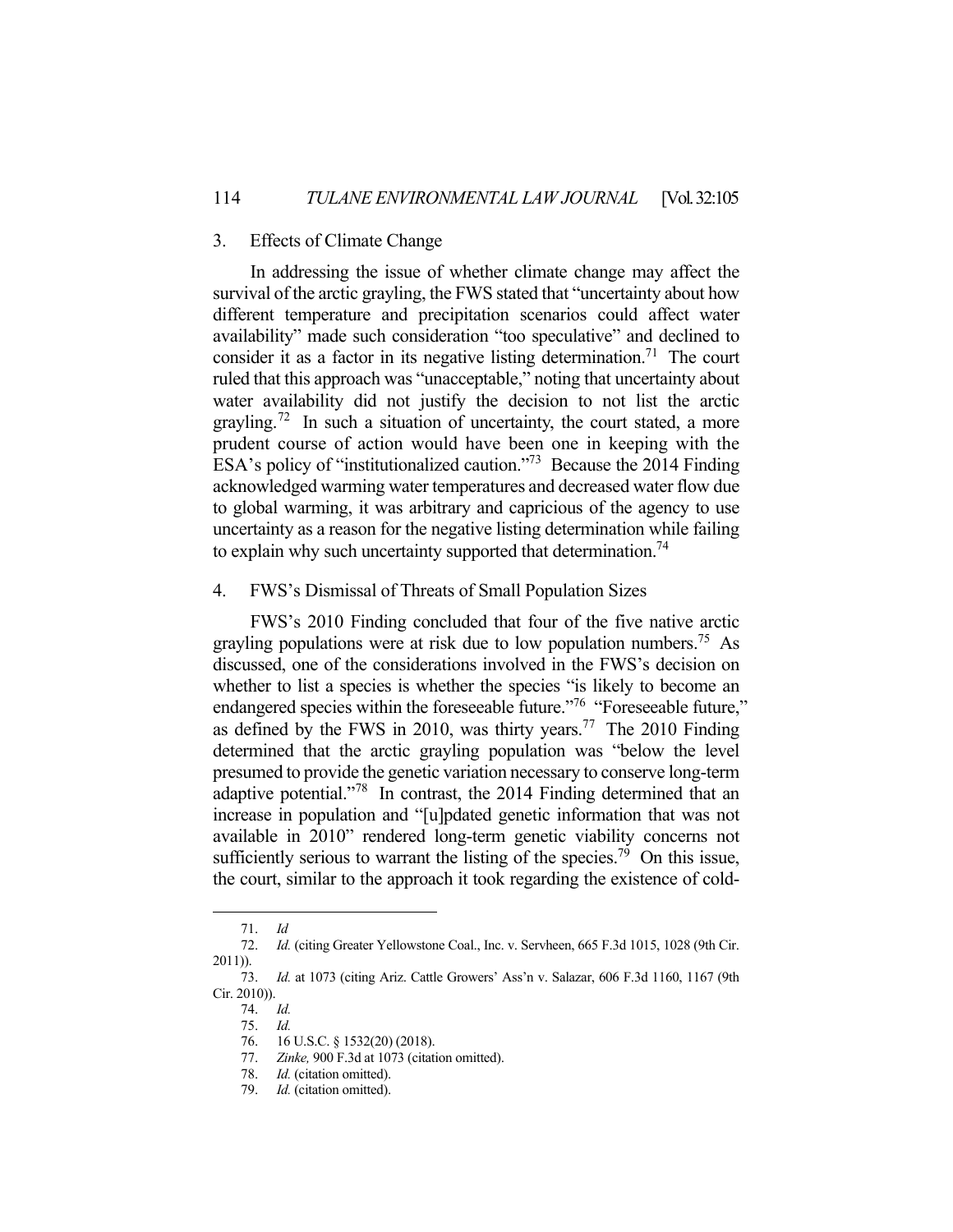water refugia in Centennial Valley, held that the FWS based its determination on new information, the usage of which was sufficient to provide a reasoned explanation for the determination.<sup>80</sup>

 The court, however, held that the agency's reliance on the Ruby River population as a reason for not listing the arctic grayling was arbitrary and capricious.<sup>81</sup> In coming to this conclusion, the court concentrated on the criteria for viability set forth by FWS in its 2010 Finding, which recognized the importance of having multiple populations for the purpose of genetic reservoirs and determined that judging viability would require "at least 10 years" of monitoring data and that "at least five to ten more years of monitoring" would be required before a determination of viability could be made about the arctic grayling.<sup>82</sup> In the 2014 Finding, the FWS ignored these criteria and relied on a study showing population increases in Ruby River, determining that this increase supported a determination that low population size was no longer a concern.<sup>83</sup> The court, using a similar approach as it did in evaluating the Big Hole River cold-water refugia issue, noted the agency's failure to provide a reasoned explanation for its change in position and disregard of the viability criteria it set in the 2010 Finding. <sup>84</sup> The court emphasized it had been only four years between the 2010 Finding and the 2014 Finding, which was less time than recommended by the viability criteria, and that the lack of such data was crucial because the population of arctic grayling in the Ruby River was one of only two fluvial populations.<sup>85</sup> As a result, the court ruled that the FWS did not provide a reasoned explanation for its change in position and that its conclusion that the Ruby River population was viable enough to act as a genetic reservoir was arbitrary and capricious.<sup>86</sup>

#### IV. ANALYSIS

 In the noted case, the court's decision regarding agency interpretation of statutory terms was generally consistent with prior jurisprudence.<sup>87</sup> However, by declaring that the FWS's definition of "range" deserved

 <sup>80.</sup> *Id.* at 1073-74.

 <sup>81.</sup> *Id.* at 1074.

 <sup>82.</sup> *Id.* 

 <sup>83.</sup> *Id.*

 <sup>84.</sup> *Id.*

 <sup>85.</sup> *Id.*

 <sup>86.</sup> *Id.* 

 <sup>87.</sup> *See, e.g.*, *id.* at 1072-73 (citing *Greater Yellowstone Coalition, Inc. v. Servheen* with regard to the unacceptability of using (climate change) uncertainty in itself as a justification to not protect a species).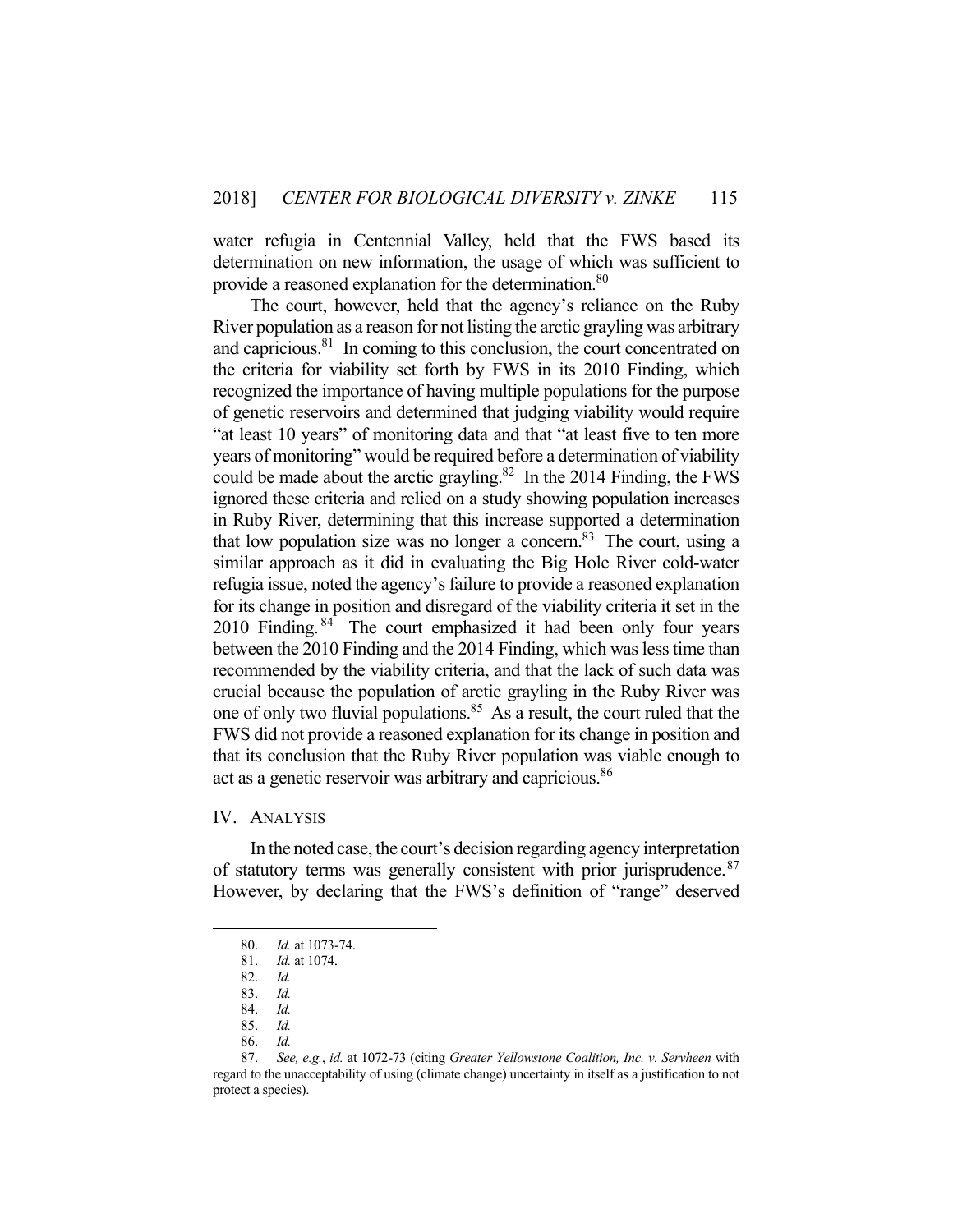*Chevron* deference, the Ninth Circuit arguably distinguished its holding from the Arizona district court's ruling in *Center for Biological Diversity v. Jewell*, which held that the agency's definition of "significant" in its SPR Policy was arbitrary and capricious because its purpose and effect were arguably adverse to the EPA's purpose.<sup>88</sup> The *Jewell* court noted that the conditions presented in the SPR Policy could not logically be satisfied all at once, such that the policy seemed to have the goal of "giv[ing] as little substantive effect as possible to the SPR language of the ESA in order to avoid providing range-wide protection to a species based on threats in a portion of the species' range."89 Here, the Ninth Circuit's determination that the SPR Policy's definition of "range" was reasonable seemed to rely on the agency's emphasis that, while historical range was not determinative to a species' status, it was still a factor that required significant consideration.<sup>90</sup> In acknowledging that loss of historical range affects a species' viability and is an "important component of evaluating the current status of the species," the SPR Policy, while it may narrow the protections provided relative to consideration of "range," is arguably not incongruent to ESA's purpose.<sup>91</sup>

 Applying the implication of the noted case to an ongoing one, *Zinke* may provide support for the defense of the Dusky Gopher Frog habitats the center of conflict in the Supreme Court case, *Weyerhaeuser Co. v. United States Fish & Wildlife Service*. 92 One of the central issues in *Weyerhaeuser* is whether the FWS can designate an unoccupied area of private property as "a critical habitat" for the Dusky Gopher Frog—and whether such a decision by the agency is subject to judicial review.<sup>93</sup> The area in question is currently not inhabited by the frogs, but was deemed by the FWS as essential for preservation of the species. $94$  Within the ESA, section (5)(A) defines "critical habitat" and allows for the designation of "specific areas outside the geographical area occupied by the species . . .

 <sup>88.</sup> Ctr. for Biological Diversity v. Jewell, 248 F.Supp. 3d 946, 958 (D. Ariz. 2017). 89. *Id*.

 <sup>90.</sup> *See Zinke*, 900 F.3d at 1067 ("The SPR policy still requires that FWS consider the

historical range of a species in evaluating other aspects of the agency's listing decision .... The SPR policy recognizes that loss of historical range can lead to reduced abundance, inhibited gene flow, and increased susceptibility to extinction.").

 <sup>91.</sup> *See* EPA Final Policy on Interpretation of the Phrase "Significant Portion of Its Range" in the Endangered Species Act's Definitions of "Endangered Species" and "Threatened Species," 79 Fed. Reg. 37,578, 37,584 (July 1, 2014).

 <sup>92.</sup> *See* Weyerhaeuser Co. v. United States Fish & Wildlife Serv., No. 17-71, 2018 WL 617253, at \*1, \*2-3 (Nov. 27, 2018).

 <sup>93.</sup> *Id.* at \*2.

 <sup>94.</sup> *Id.* at \*4.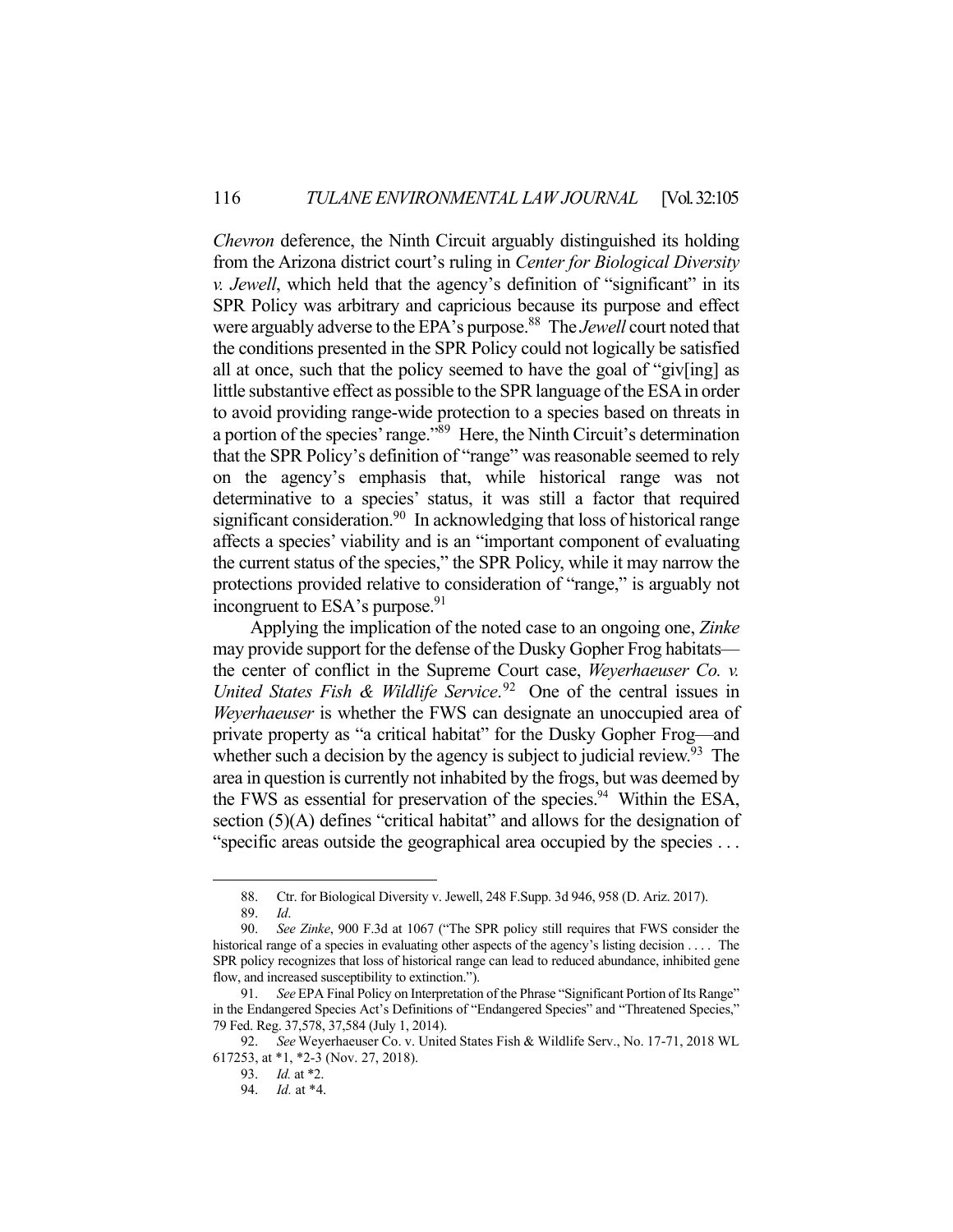upon determination by the Secretary that such areas are essential for the conservation to the species."95 As the Ninth Circuit has ruled in the noted case, agencies have wide authority in interpreting statutes that are within their area of expertise and, as long as there exists a reasoned explanation, are owed deference.96 In a recent *Weyerhaeuser* decision, the Supreme Court remanded the case to the Fifth Circuit with instructions that "critical habitat" must refer to a habitat (meaning inhabited) and that the FWS's decision was subject to review.<sup>97</sup>

 The Ninth Circuit's ruling in the noted case concerning whether the FWS's decisions, which were in line with prior jurisprudence, were arbitrary and capricious may help to reinforce the determination made by the FWS regarding the gopher frog habitats in the Fifth Circuit. As previously discussed, the APA allows courts to "hold unlawful and set aside  $\ldots$  arbitrary, capricious" agency decisions and findings. <sup>98</sup> A decision may be arbitrary and capricious if the agency disregarded an important factor of the issue.<sup>99</sup> Otherwise, deference to the agency is required.100 The Ninth Circuit's ruling in the noted case frequently hinged on the failure of the FWS to consider scientific, factual evidence contrary to its ruling or to provide reasoned explanations for its change in position.<sup>101</sup> In contrast, the FWS, in making its determination regarding the gopher frogs, has supported its position with reasoned explanations based on factual evidence from its study and recovery plan of the gopher frog. Amici curiae briefs were filed by numerous eminent scientists on behalf of the FWS, supporting its position to expand the gopher frogs' critical habitats.102 Considering the factors above, the court's ruling in the noted case may have a beneficial impact for the respondents in *Weyerhaeuser.*

#### V. CONCLUSION

1

 The holding in the noted case may be considered a two-fold victory for the conservation of species. First, it requires the FWS to reassess its

 <sup>95. 16</sup> U.S.C. § 1532(5)(A) (2018).

 <sup>96.</sup> *Zinke*, 900 F.3d at 1068.

 <sup>97.</sup> Weyerhaeuser, 2018 WL 6174253, at \*18, 25.

 <sup>98. 5</sup> U.S.C. § 706(2)(B).

 <sup>99.</sup> Greater Yellowstone Coal., Inc. v. Servheen, 665 F.3d 1015, 1023 (9th Cir. 2011).

 <sup>100.</sup> *Zinke*, 900 F.3d at 1067 (citing Lands Council v. McNair, 537 F.3d 981, 993 (9th Cir. 2008)).

 <sup>101.</sup> *See generally id.*

 <sup>102.</sup> *See generally* Brief of Amici Curiae Scientists in Support of Respondents, Weyerhaeuser Co. v. U.S. Fish & Wildlife Serv*.*, 138 S. Ct. 924 (2018) (No. 05-1631).